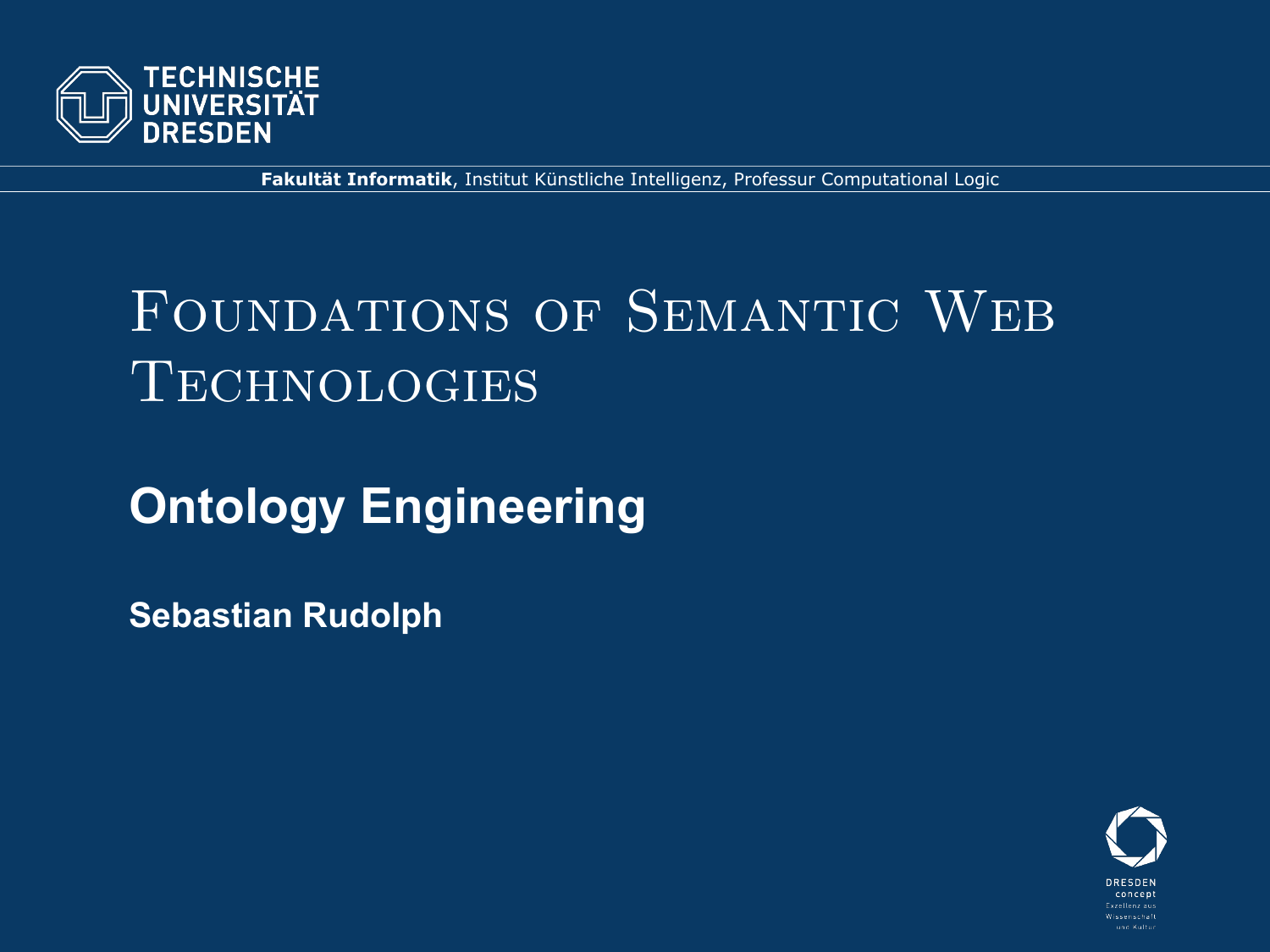#### ONTOLOGY ENGINEERING



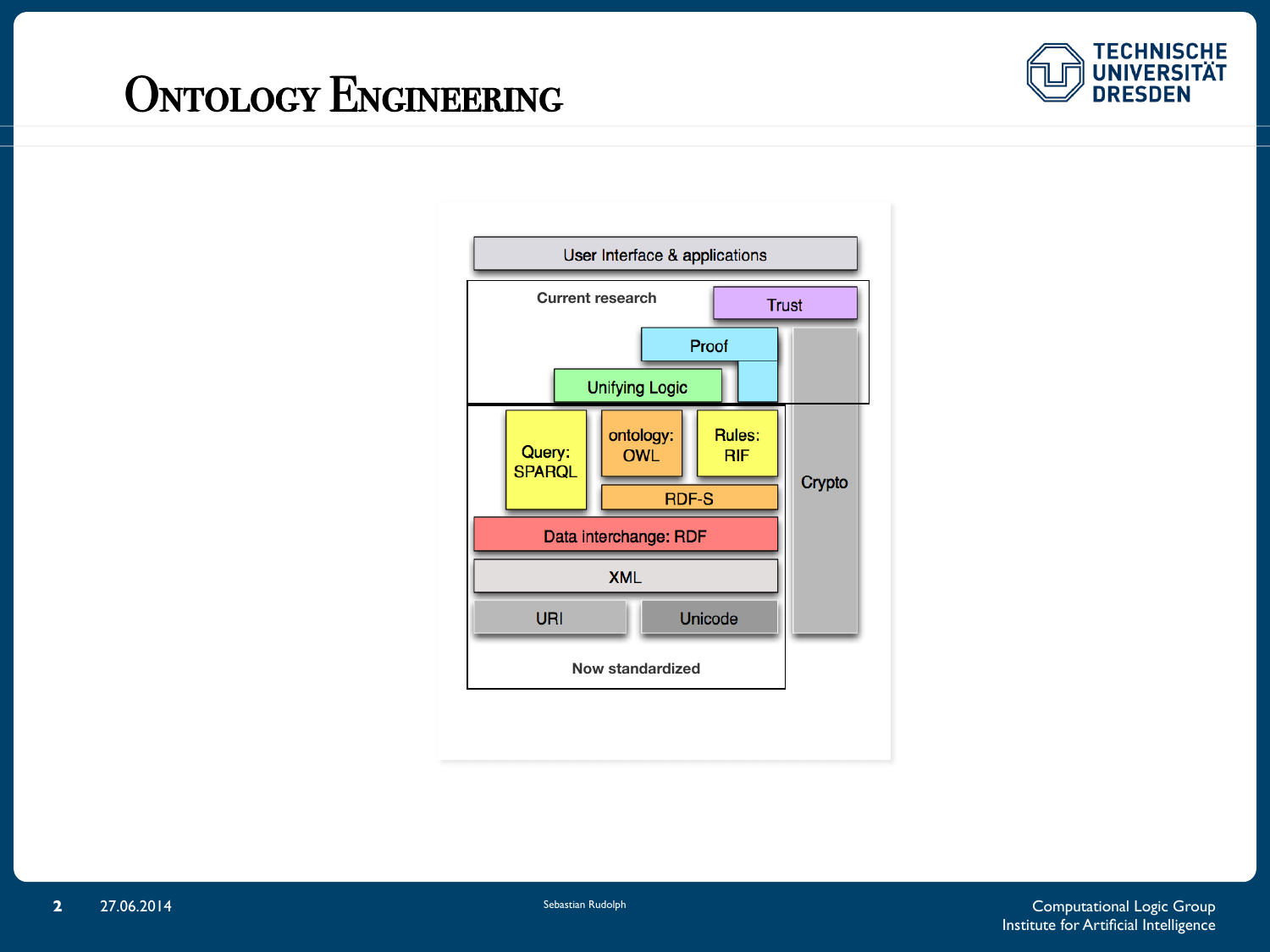# WHY ONTOLOGY ENGINEERING?



- ontology languages and reqasoners provide the technical infrastructure for using semantic technologies
- however: domain specific knowledge specifications  $\mathcal{L}(\mathcal{A})$ (=ontologies) have to come from somewhere
- questions:
	- how to create (good, useful) ontologies?
	- how to judge ontology quality?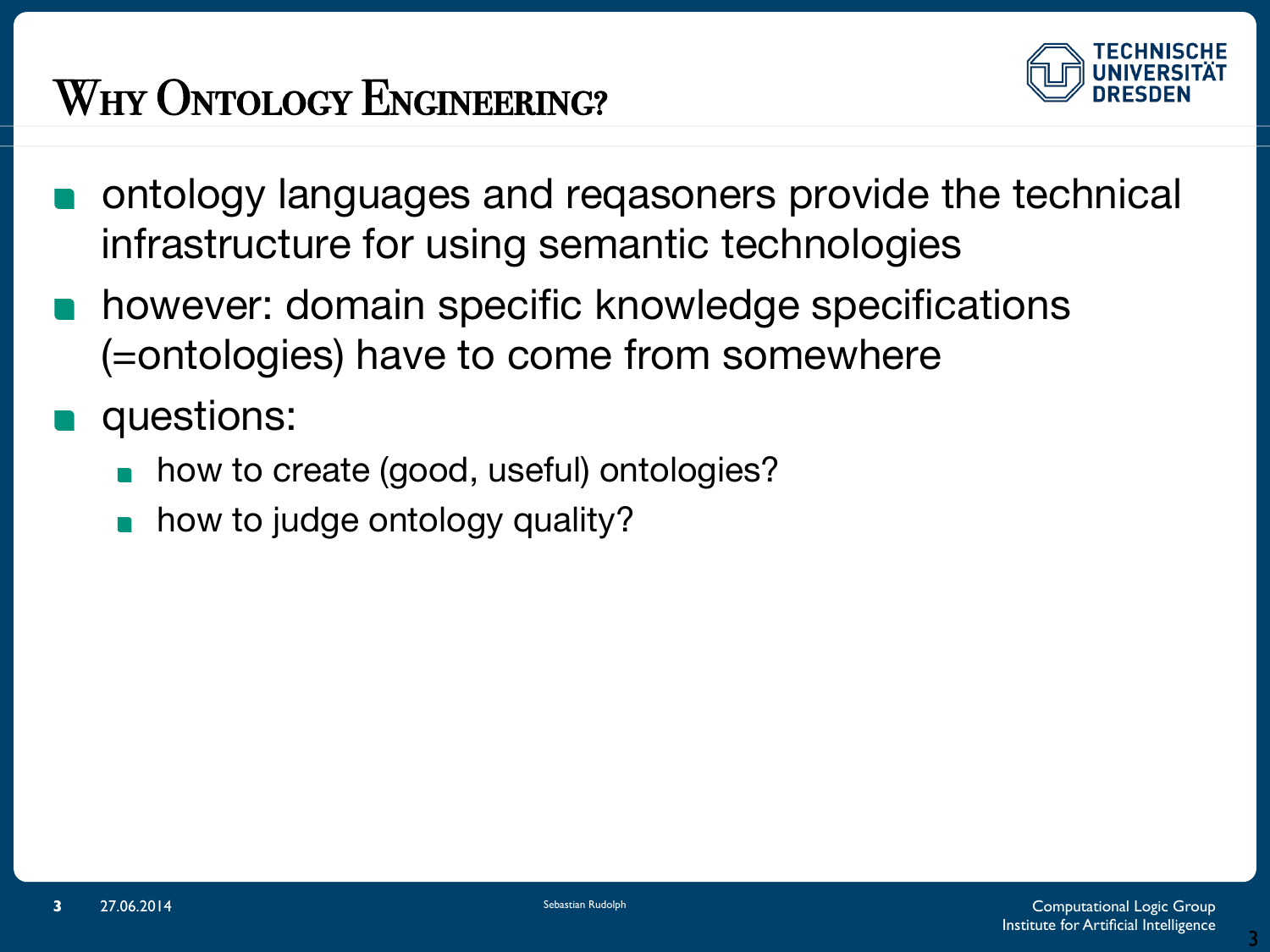## WHY ONTOLOGY ENGINEERING?



- **n** many aspects of these questions are similar to problems of software engineering
- **n** in both cases, complex artefacts are created (often in a collaborative way) that should be
	- **n** correct
	- **n** functional
	- **comprehensible**
	- **n** reusable
	- $\blacksquare$  etc.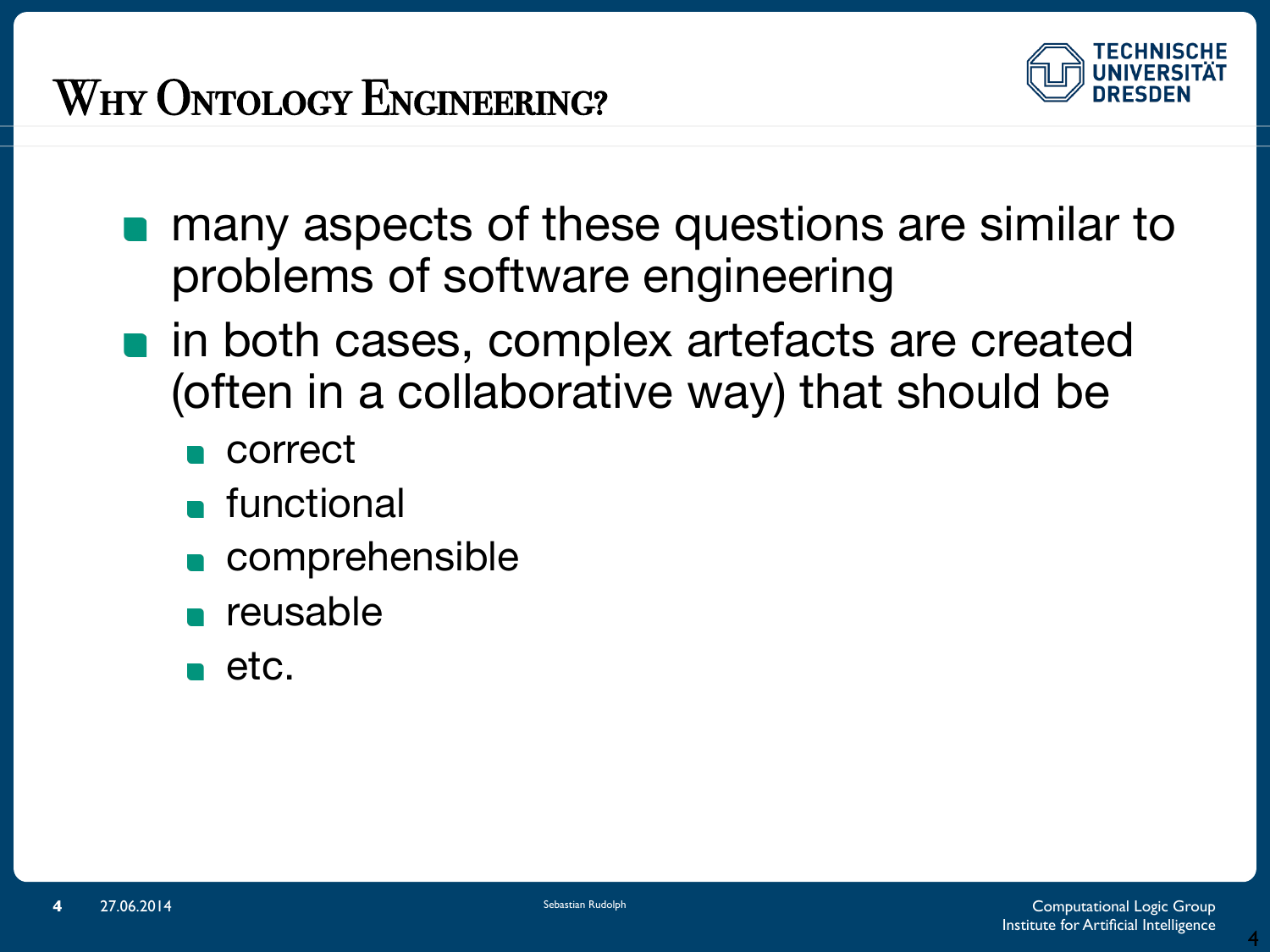

- …always a good idea before one starts constructing an ontology:
	- is a semantic representation needed at all? (alternative: database solution)
	- **if so, should it be a representation based on formal** logic
		- (alternative: textual representation, in particular if the purpose is human-to-human information exchange)
			- contra: cost of setting it up, established practice
			- pro: flexible usage/exchange
			- pro: reasoning allows for managing implicit knowledge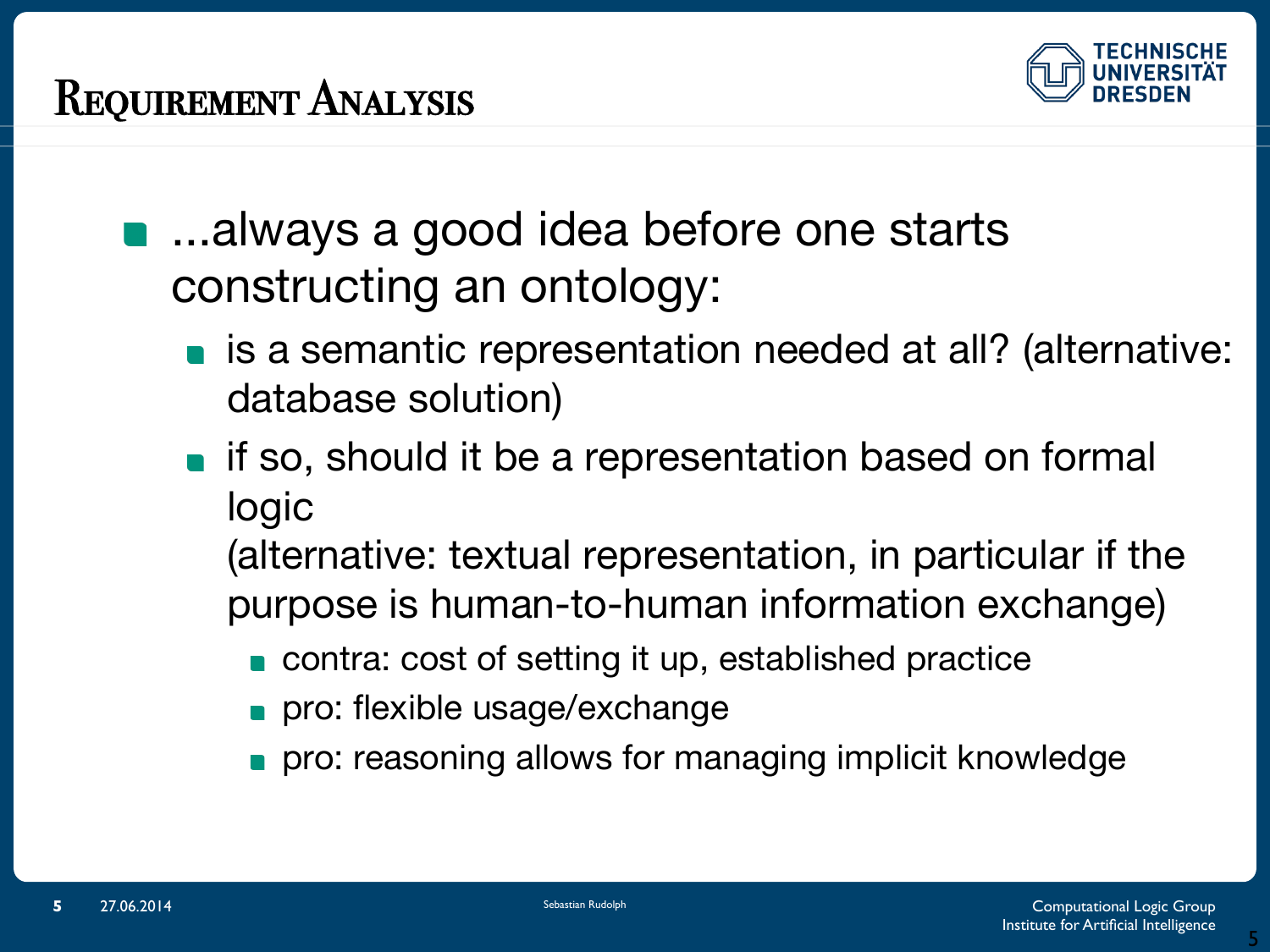#### REQUIREMENT ANALYSIS



- tool support
	- does the choice of a certain approach create dependencies to a specific tool?
	- under what license models are the necessary tools available
	- how stable/mature is the software?
	- what support is offered by the vendor?
	- are the available tools sufficiently interoperable?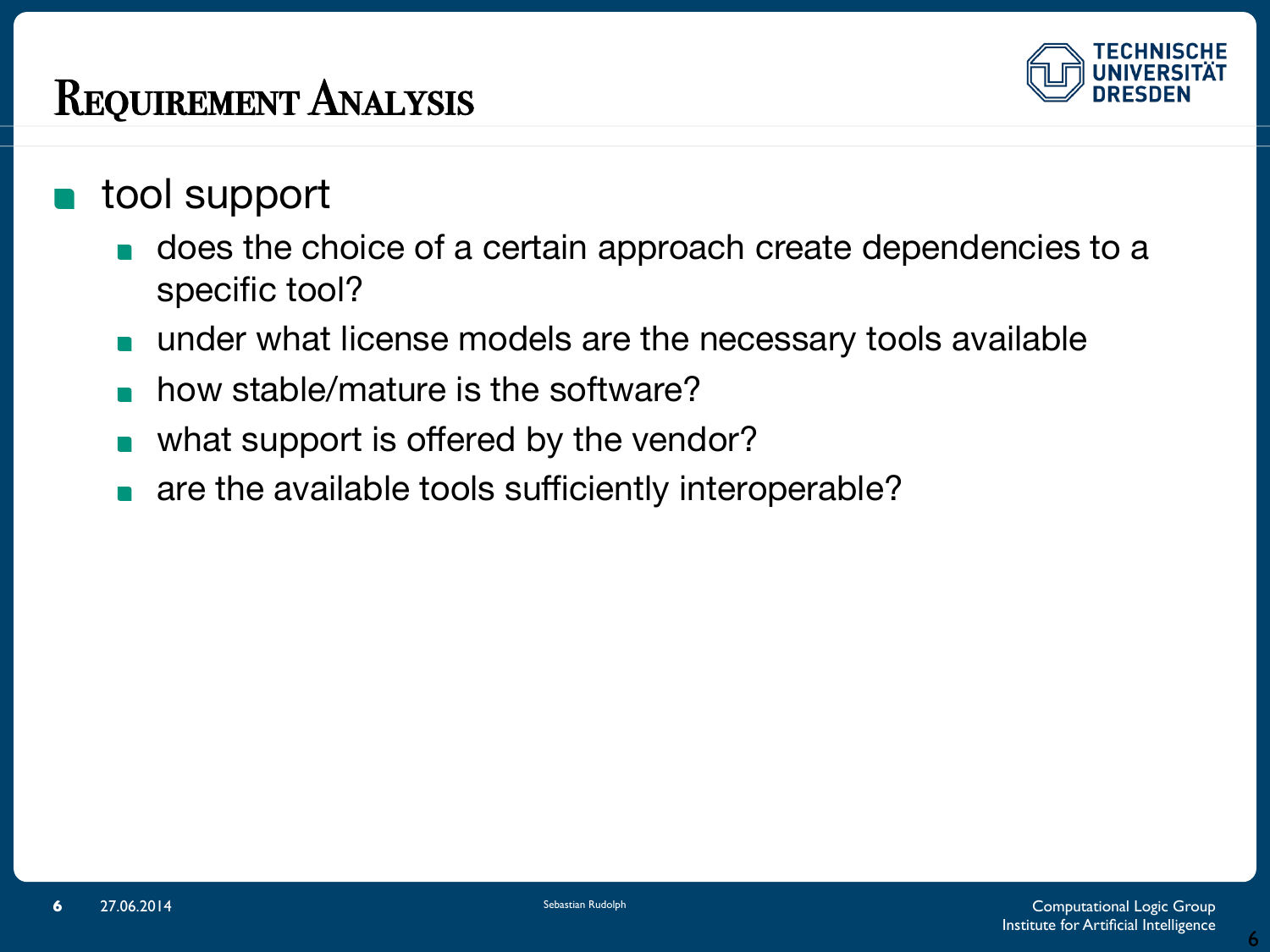#### REQUIREMENT ANALYSIS



- functional aspects
	- what domain is to be modelled/ what aspects of that domain are to be represented?
	- what is the level of granularity of the information to be specified?
	- what tasks are supposed to be performed using the ontology?
		- **browsing a body of knowledge**
		- search for information
		- query processing
		- **automated inferencing**
- what inferences are wanted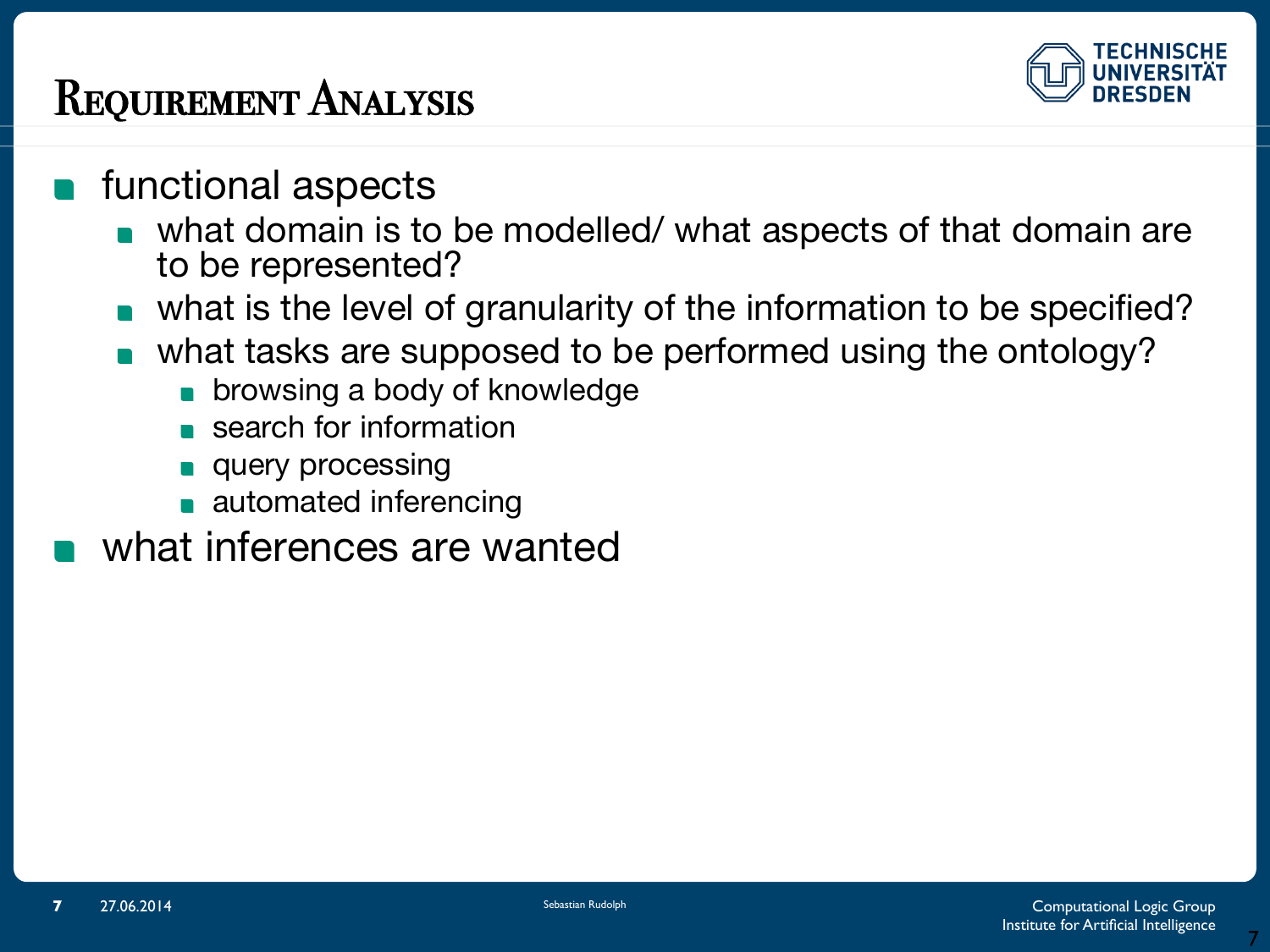## ONTOLOGY CREATION



- **there are many possible sources of knowledge that can be** utilized:
	- humans
	- **n** texts
	- webpages
	- databases
- these sources are different in terms of (i) how explicit and (ii) how structured the knowledge is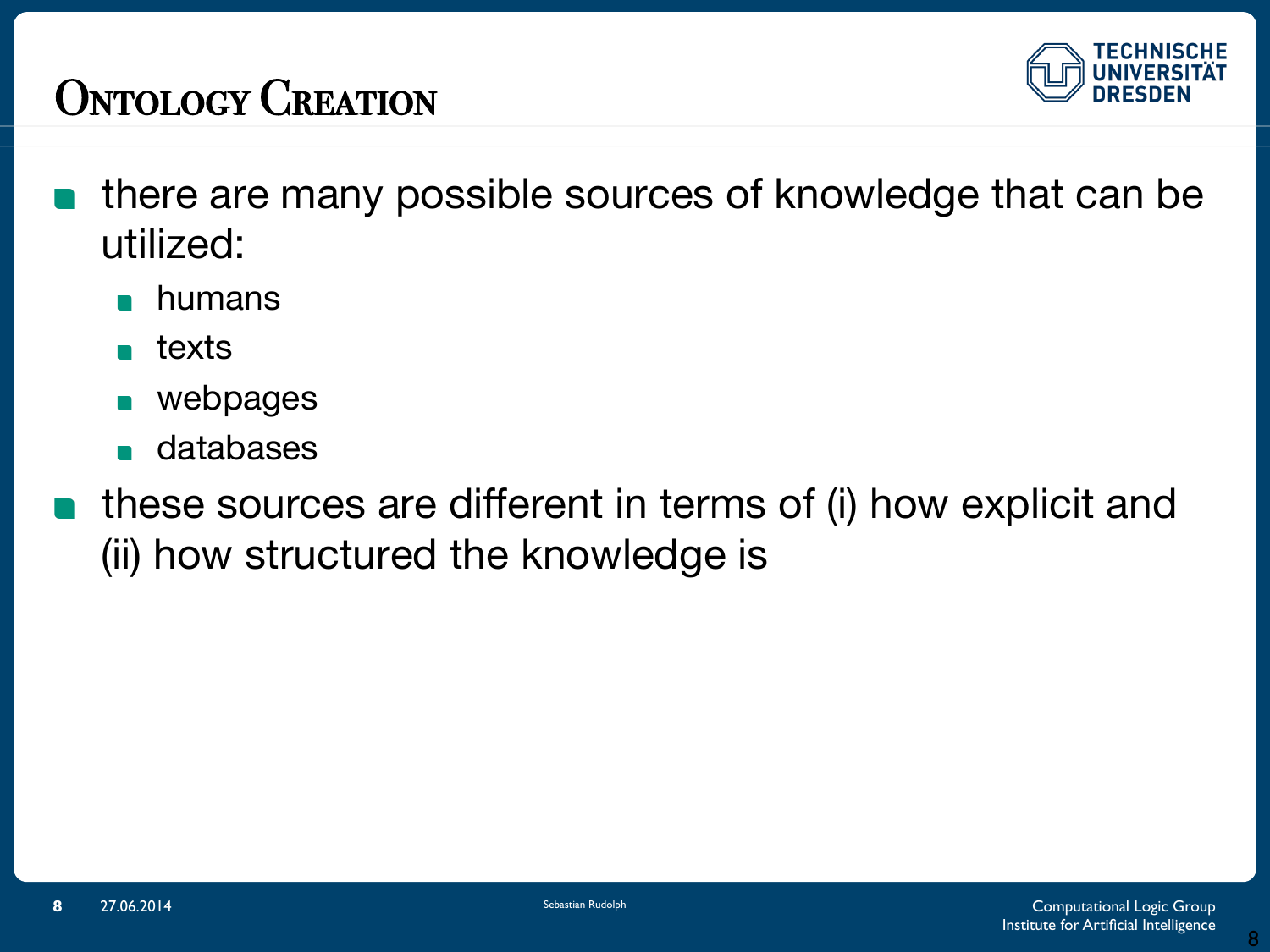

#### Humans!

- domain experts = humans who have the required knowledge
- ...are normally not logicians and don't know ontology languages
- thus, often *knowledge engineers* are needed as "mediators"
- these must be knowledgeable in formal logic and have  $\blacksquare$ good communication skills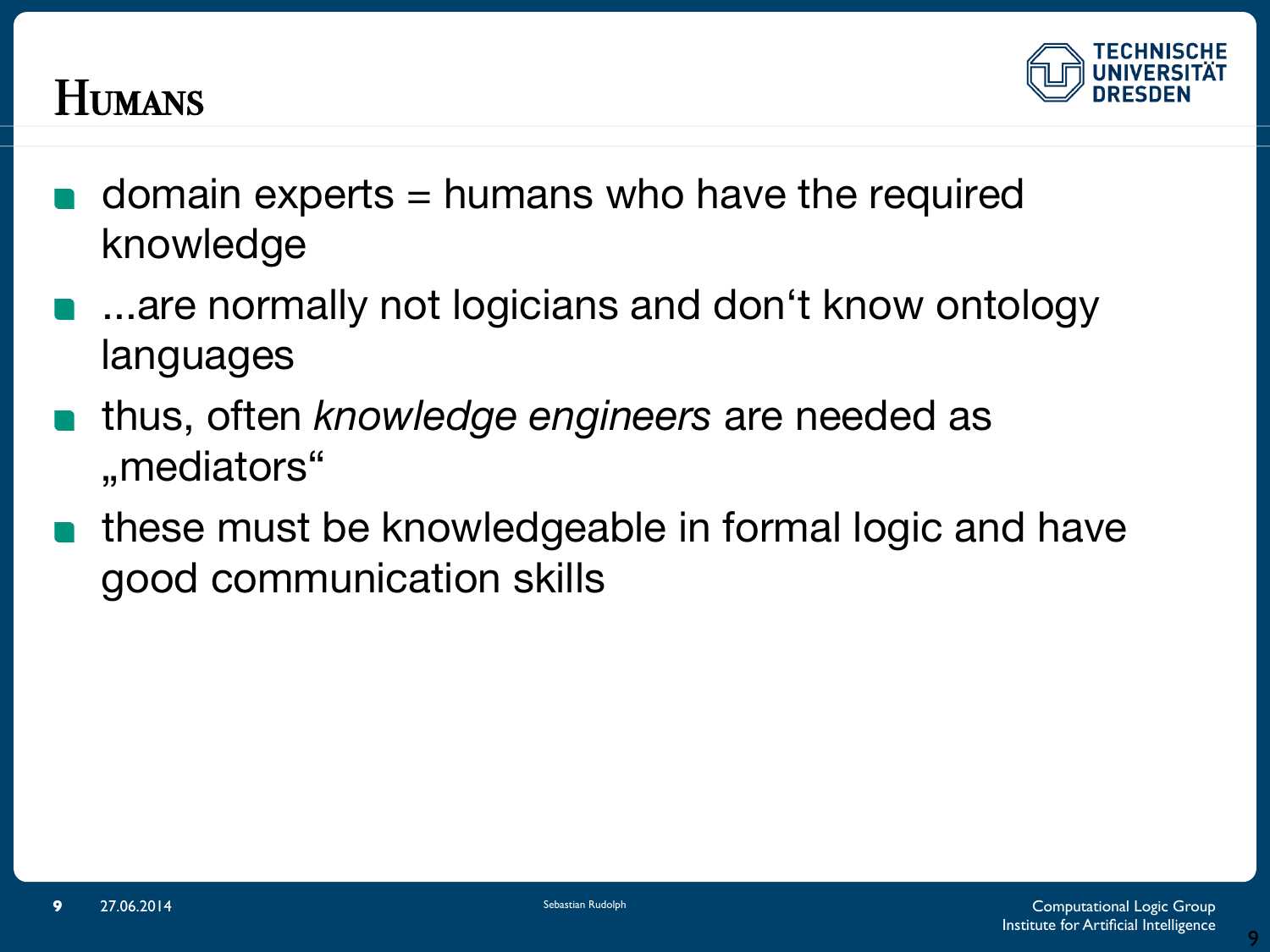

#### Texts

- accessible in a very direct way: digital textual resources, still: text != logic
- possibility: deployment of automated methods for extracting knowledge from text (*Ontology Learning*)
- different approaches:
	- pattern-based search for predefined relations (*Information Extraction*)
	- complete syntactic decomposition and conversion into logical expressions (*deep semantic analysis*)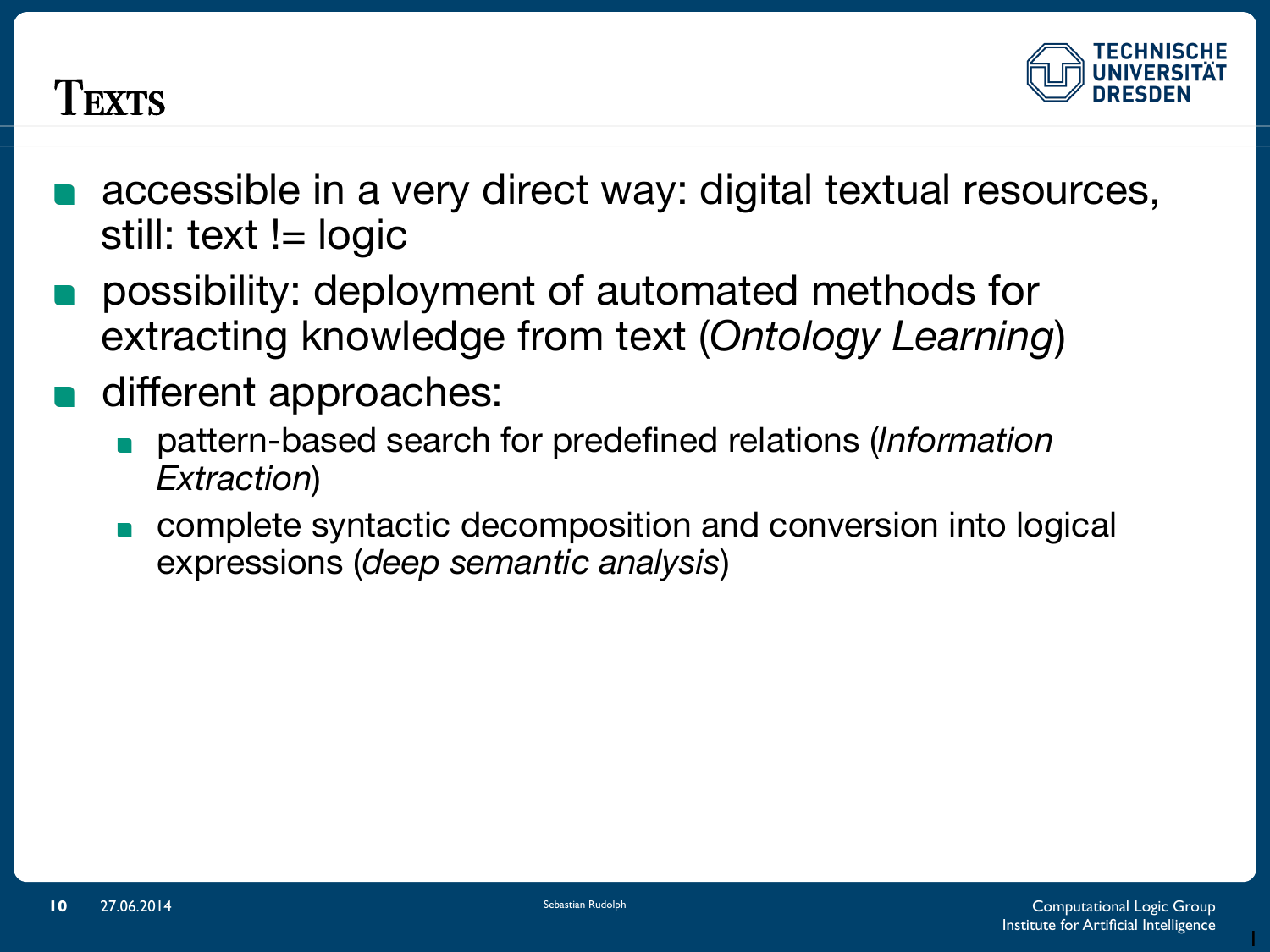#### DEEP SEMANTIC ANALYSIS - EXAMPLE



Markus does not like animal food. But he ordered a Thai dish that contains fish.



 $\neg \exists$ likes.(Animal  $\sqcap$  Food)(markus)  $\exists$ ordered(Dish $\sqcap \exists$ contains.Fish)(markus)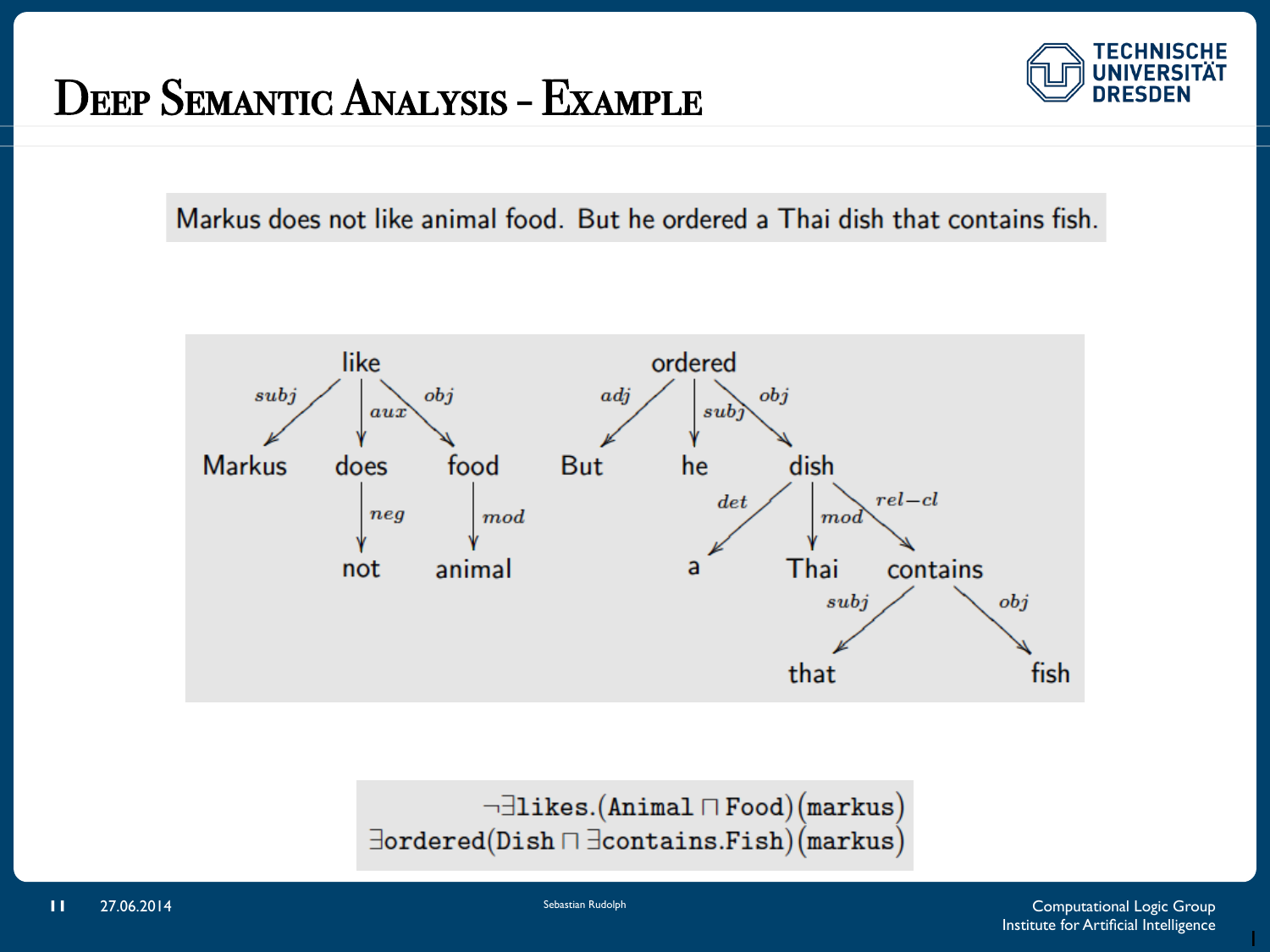## SEMI-STRUCTURED RESOURCES



- as opposed to text, other digital documents such as web pages have more explicit structure (mark-up, links, etc.)
- these can be directly converted into e.g. RDF
- other examples:
	- wikis
	- file systems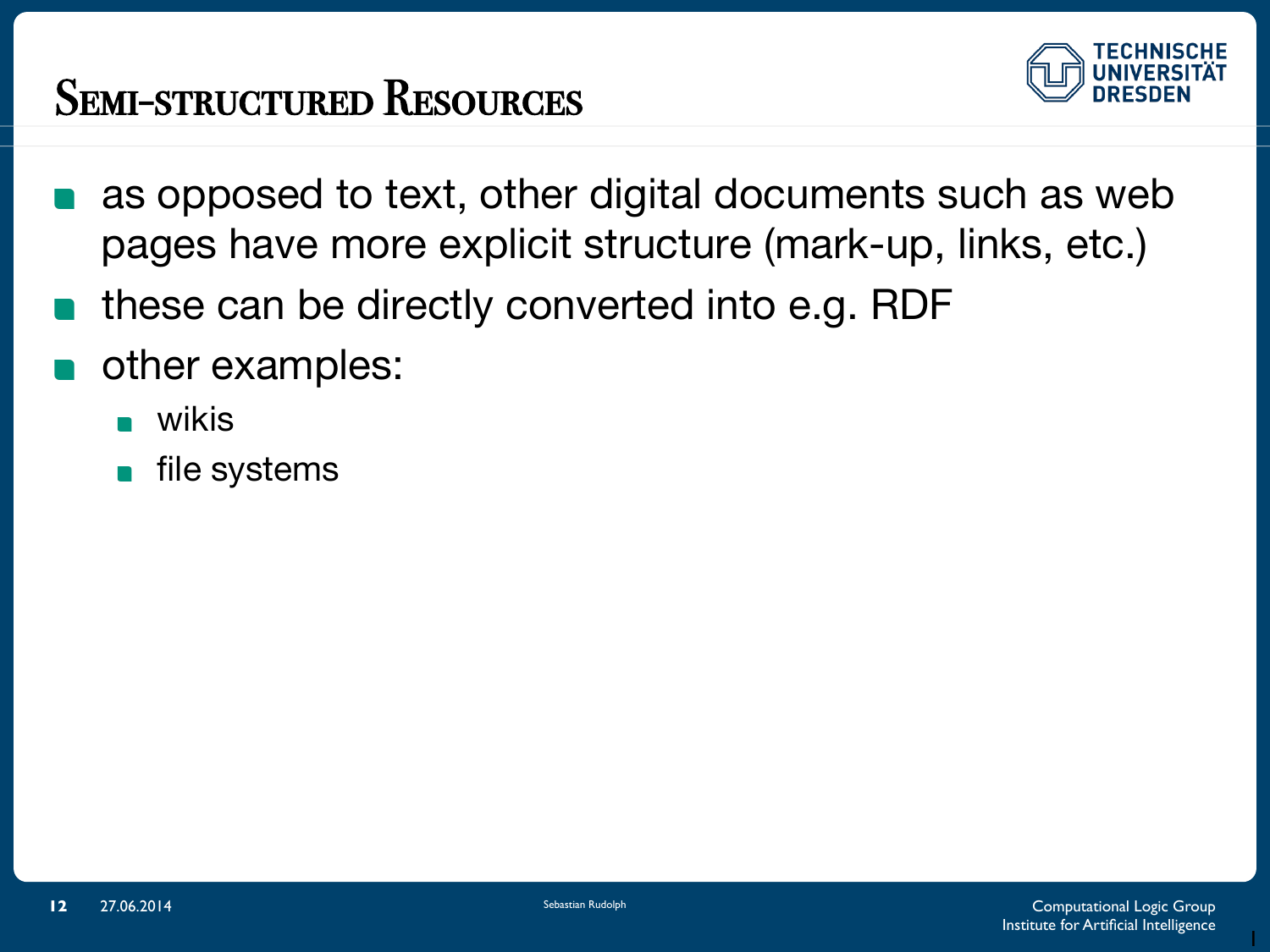## STRUCTURED RESOURCES



- databases are "fully structured"
- for coupling a database with an ontology a mapping is  $\mathcal{L}(\mathcal{L})$ required that connects the database's schema part with classes and properties of the ontology
- then the data part of the ontology can be interpreted as ABox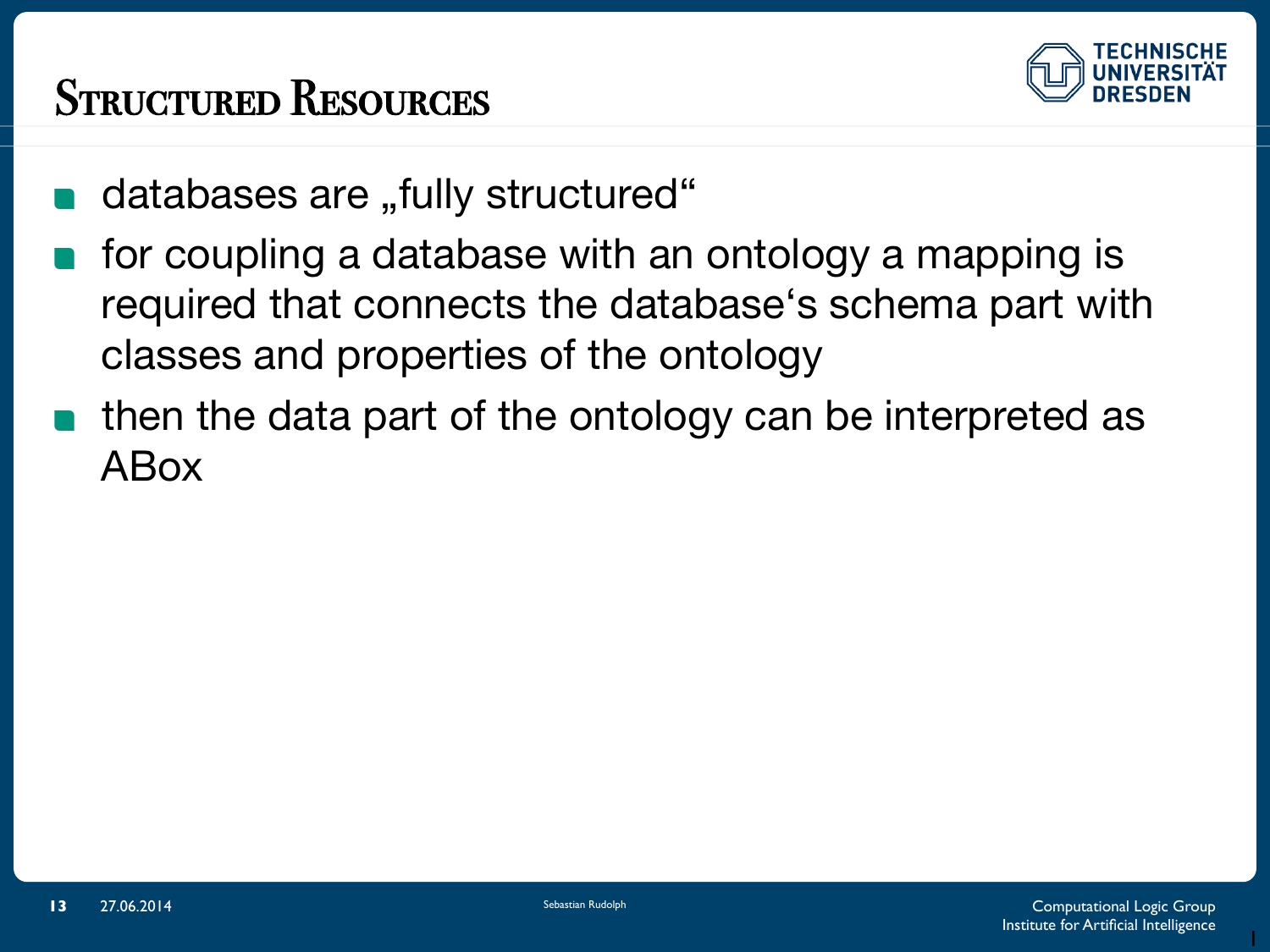## ONTOLOGY EVALUATION



- what makes a good ontology?  $\blacksquare$
- **n** there are different criteria, e.g.:
	- **logical criteria**
	- structural/formal criteria
	- **n**, correctness"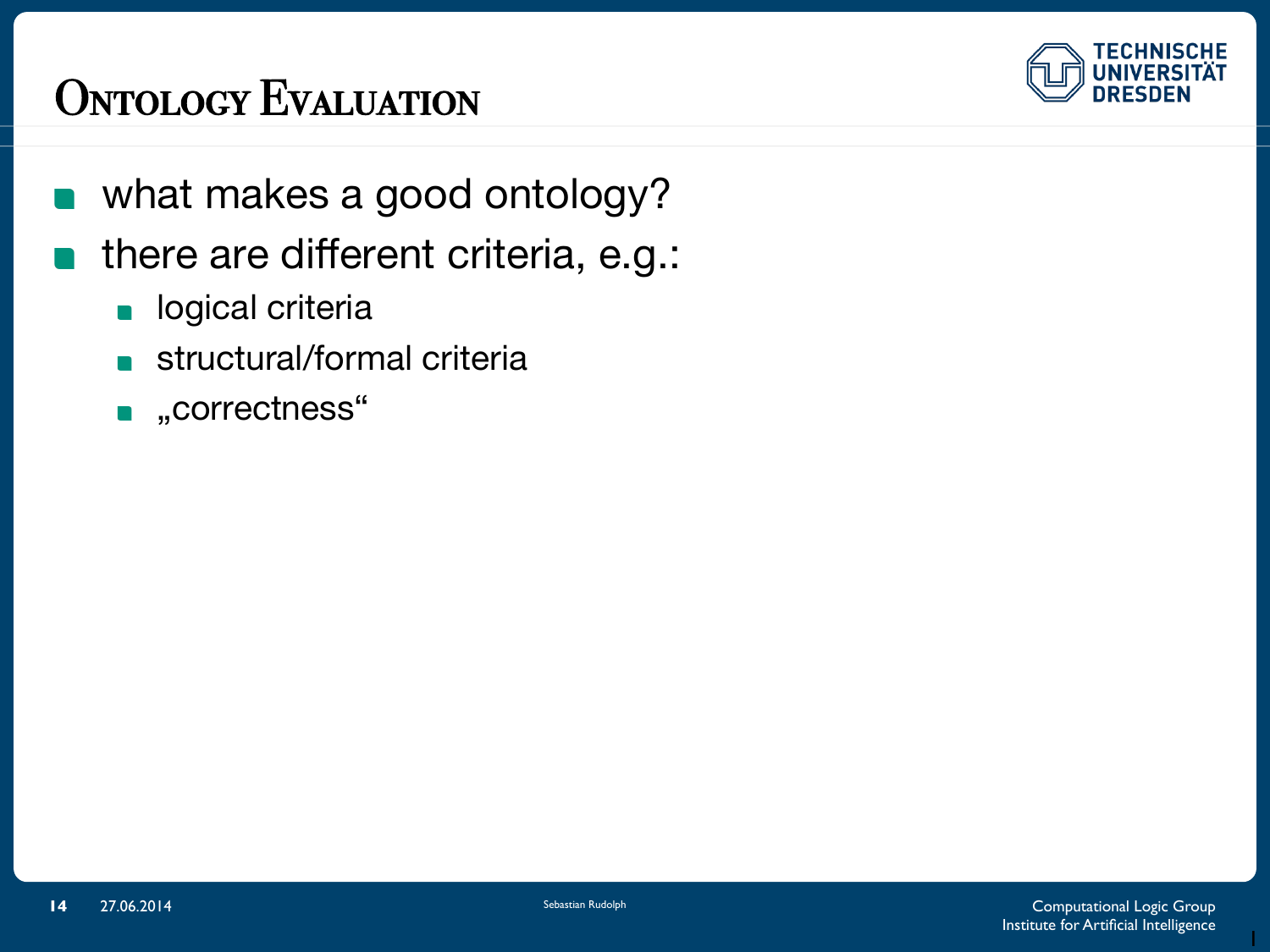

#### LOGICAL CRITERIA

consistency of KB or classes 

> Horse  $\Box$   $\neg$ Flies  $FlyingHorse \equiv Horse \sqcap Flies$

logical completeness

 $Bird \sqsubset \neg Mammal$  $Bird \sqsubseteq$  Oviparous Oviparous  $\sqsubset \neg$ Viviparous

Bird(ostrich) Mammal  $\sqcap$  Viviparous(lion)

Mammal  $\sqsubseteq$  Viviparous

 $Mammal \sqcap 0$ viparous $(platypus)$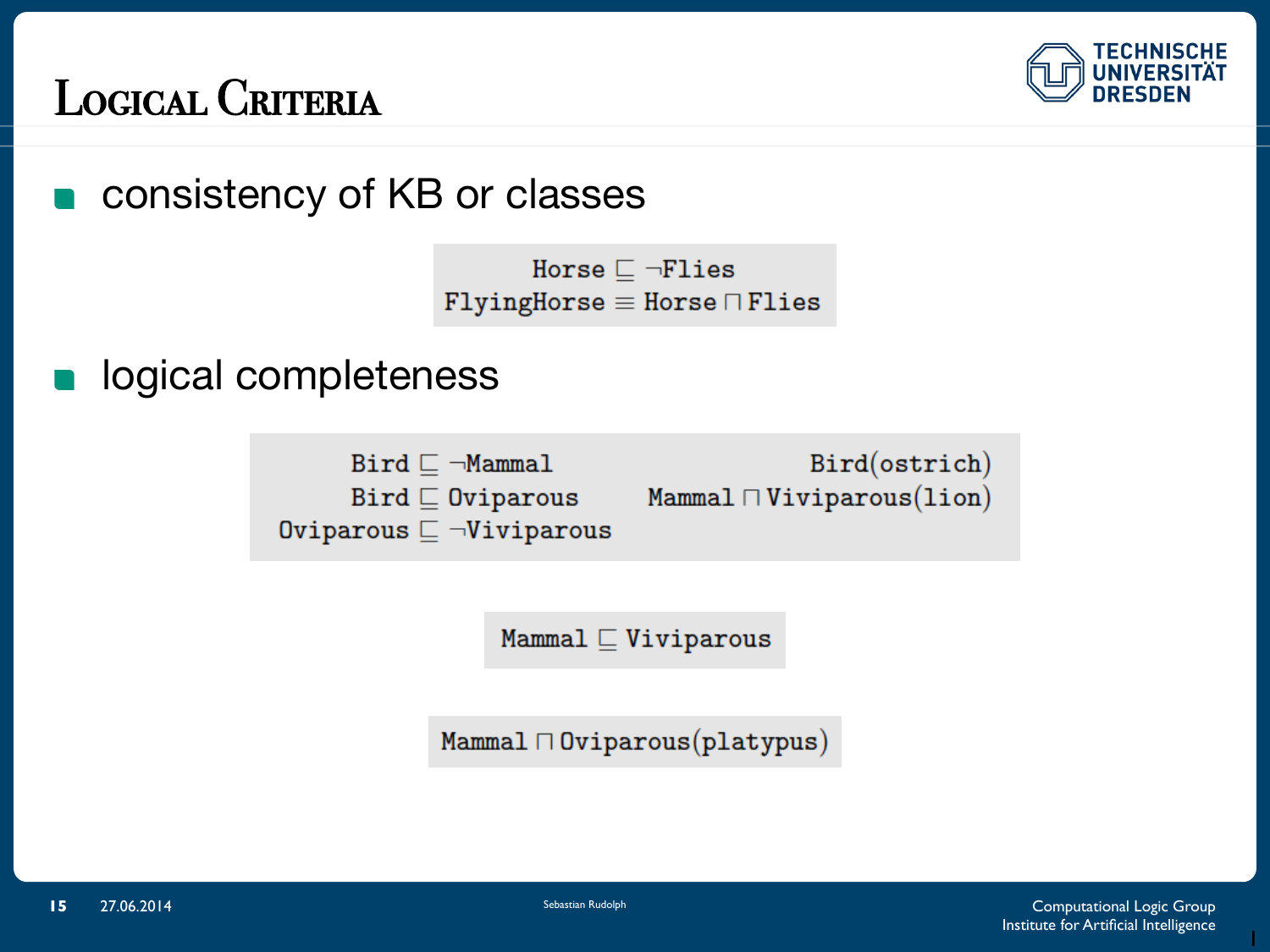

## STRUCTURAL CRITERIA

investigation of class hierarchy:  $\blacksquare$ 

> Architecture  $\sqsubseteq$  Faculty University  $\sqsubseteq$  Building

Faculty  $\sqsubseteq$  University Building  $\sqsubseteq$  Architecture

checking correctness is rather difficult (*grounding problem*)  $\blacksquare$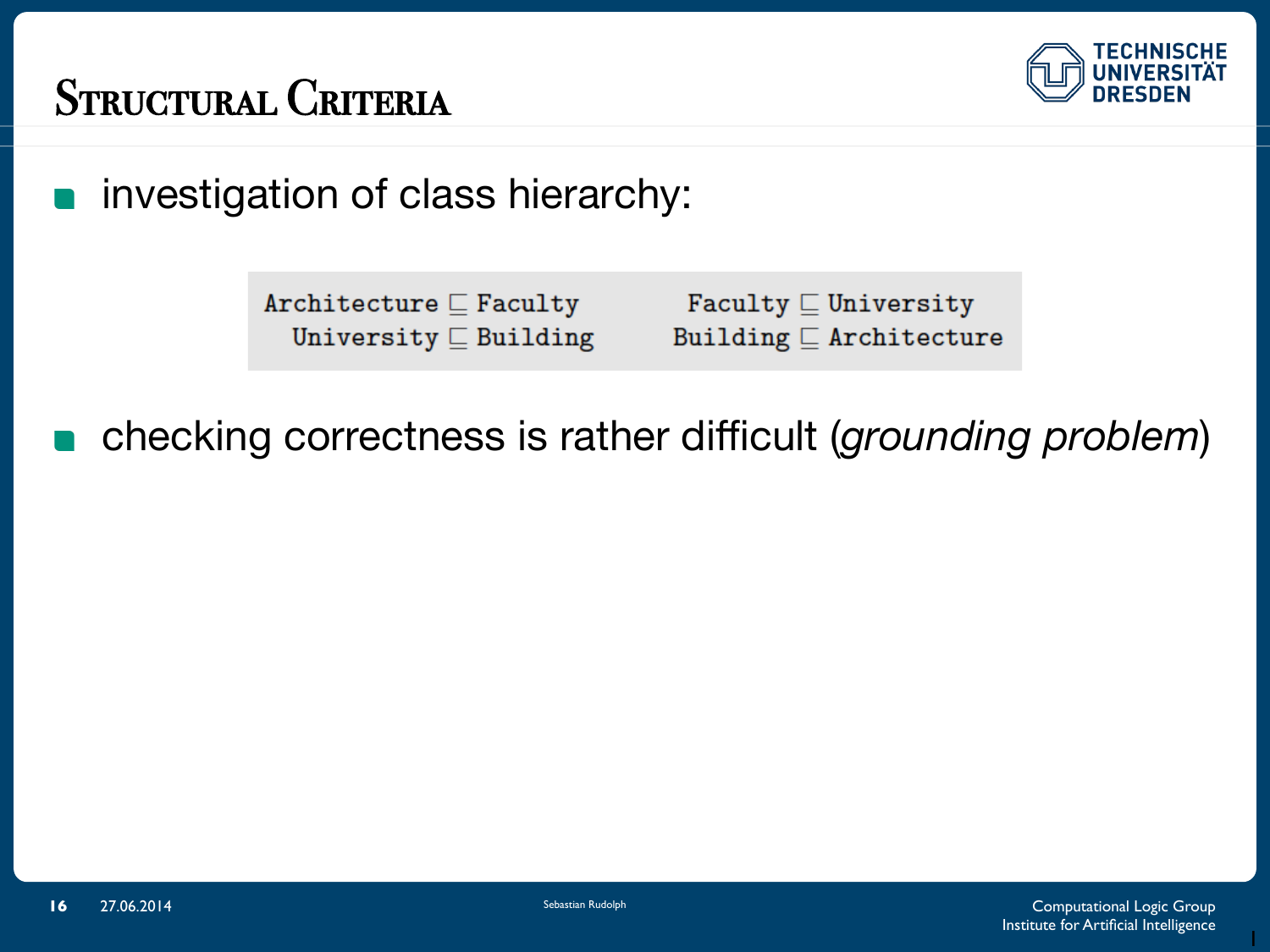



omitting disjointness

| $Man \sqsubset Human$ | $Human \sqsubset Man \sqcup Woman$ | $W$ oman $\Box$ Human |
|-----------------------|------------------------------------|-----------------------|
| Man(pascal)           |                                    | Woman(anne)           |

- omitting role characteristics
- domain / range too specific
- wrong interpretation of universal quantifier

 $H$ appy  $\equiv \forall$ hasChild.Happy

mistaking "part of" for "subclass of"

```
Finger \sqsubseteq Hand
                       Hand \sqsubset Arm
                                                    Arm \sqsubseteq Body
                       Foot \sqsubseteq Leg
                                                    Leg \sqsubseteq BodyToe \sqsubset Foot
                         Arm \sqcap Leg \sqsubseteq \bot
```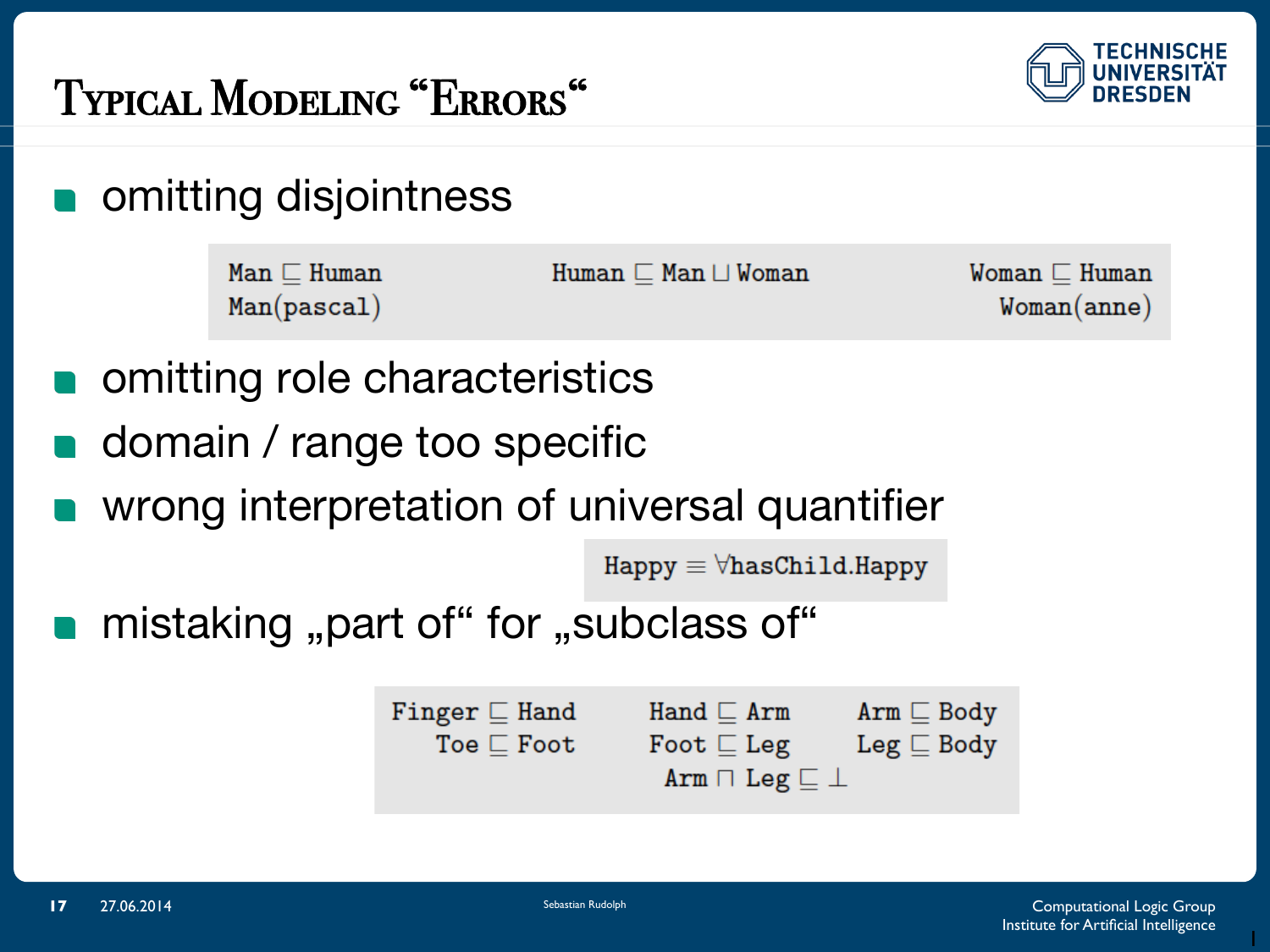

# TYPICAL MODELING "ERRORS"

## **n** direction of property unclear

| ex:author rdfs:range |                                  | ex:Publication.  |  |
|----------------------|----------------------------------|------------------|--|
|                      | ex:author rdfs:domain ex:Person. |                  |  |
| $ex:make$ ex: author |                                  | ex:shakespeare . |  |

subclasses vs. equivalence

too "verbal" translation...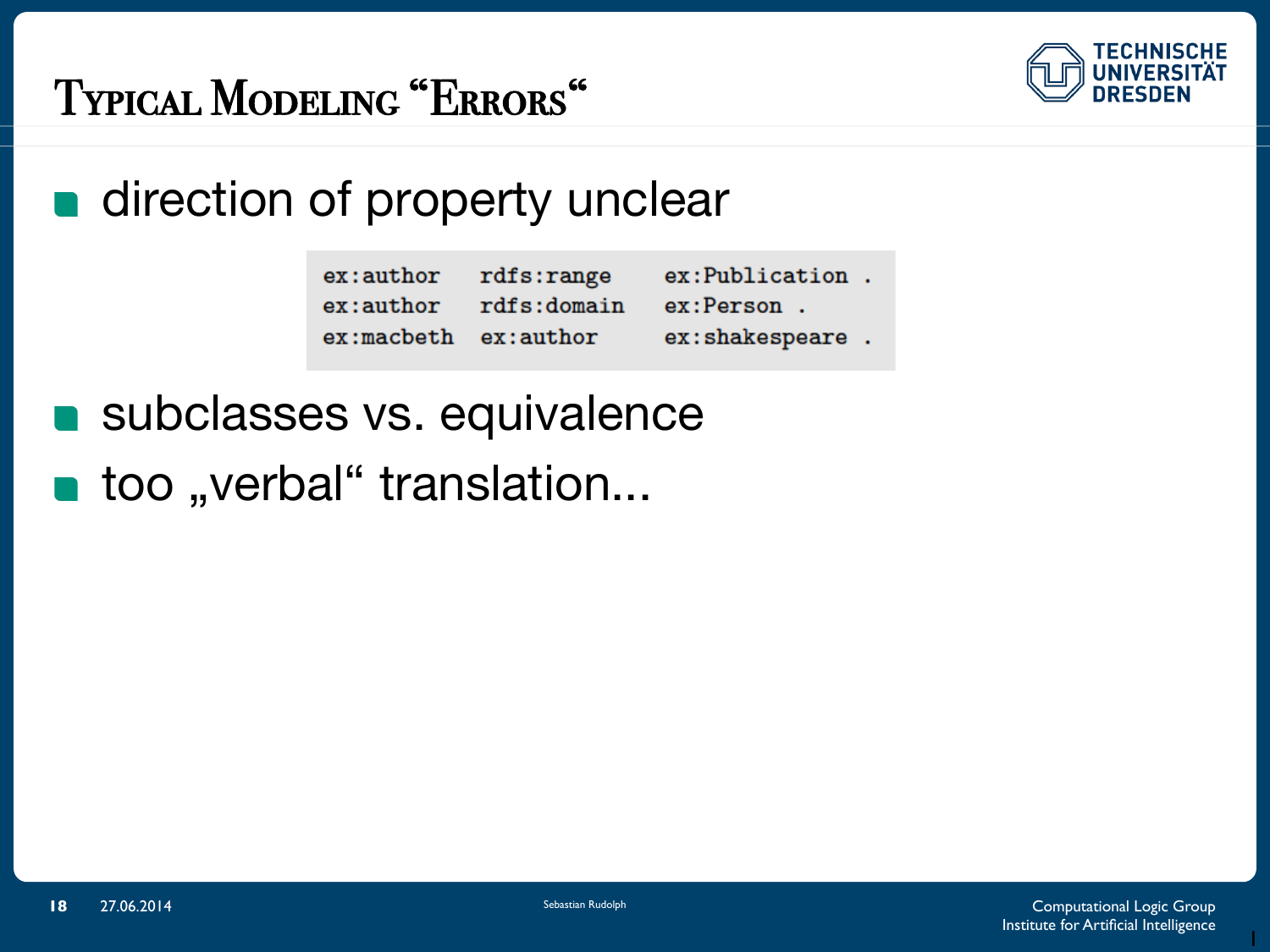#### MODULARISATION / PATTERNS



- **n** facilitates reuse
- allows for faster reasoning  $\begin{array}{c} \blacksquare \end{array}$
- usage of "best practices"